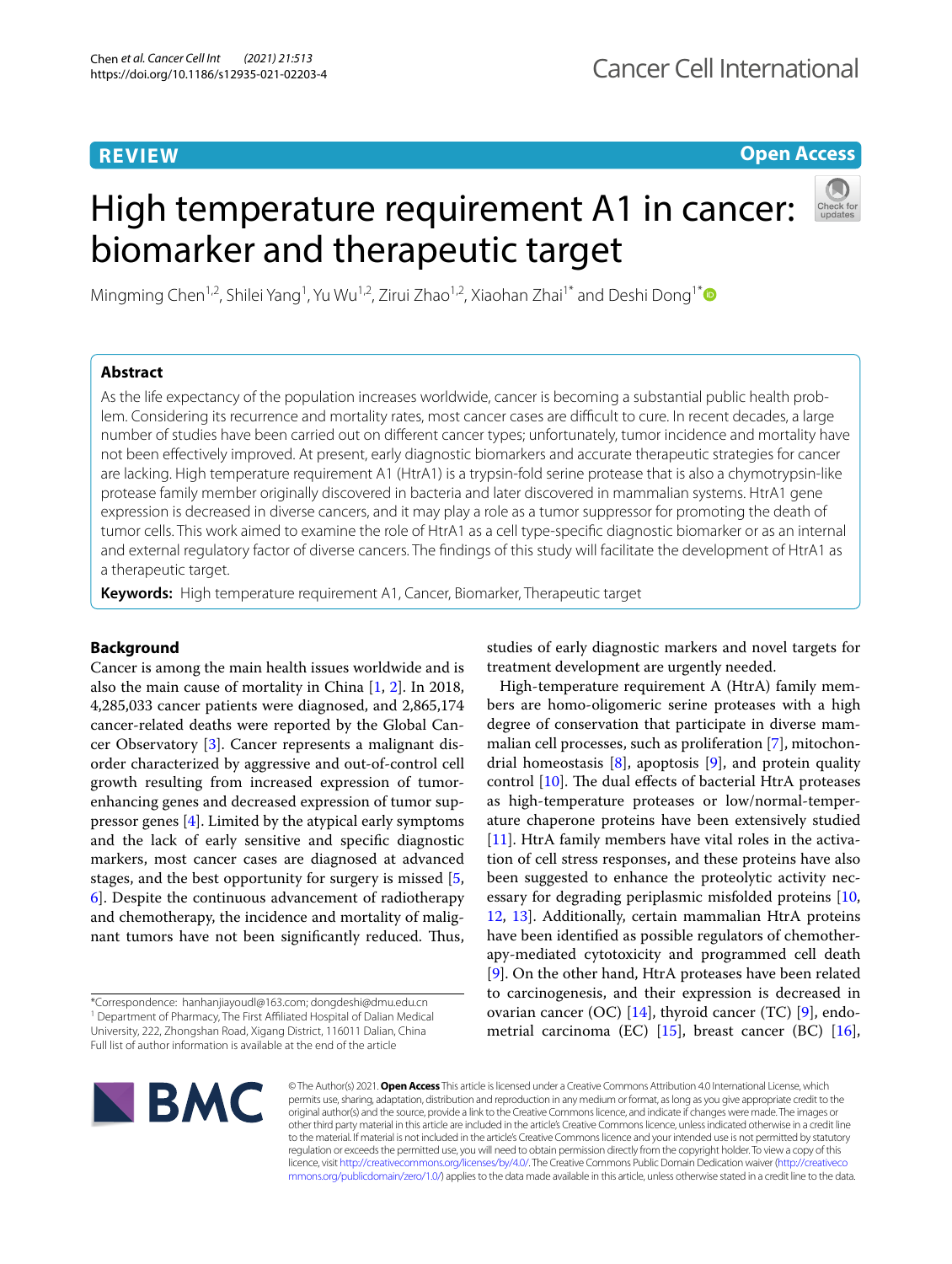hepatocellular carcinoma (HCC) [\[17](#page-6-16)], and colorectal cancer (CRC) [[18\]](#page-6-17).

There are 4 members of the human HtrA family, namely, HtrA1–4. In human HtrA1, there are 4 well-recognized domains, including one PDZ domain, one IGFBP domain, one protease domain and one Kazal domain. HtrA1 is an extensively studied secretory protein that is distributed in cells and related to microtubules [\[19](#page-6-18)]. HtrA1 promotes cartilage degradation by degrading extracellular matrix in the pathology of arthritis [\[20](#page-6-19)]. A signifcant increase in HtrA1 expression during late pregnancy, especially in syncytiotrophoblasts, leads to ischemia and hypoxia of the placenta, which has become one of the etiologies of hypertension in pregnancy [\[21](#page-6-20)]. Polymorphisms in the promoter region of HTRA1 are strongly associated with age-related macular degeneration (AMD)  $[22]$ . Therefore, regulation of the expression and protease activity of HtrA1 is an opportunity for preventing life-threatening illnesses, such as skeletal disorders, AMD, and neuropathological disease. Existing studies suggest that HtrA1 protects against diverse malignant tumors because of its antitumor activity [\[23](#page-6-22)]. Promoter methylation-mediated HtrA1 downregulation induces diverse phenotypes that may serve as cancer cell hallmarks; therefore, HtrA1 may be used as a biomarker for malignant transformation or tumor development [\[23](#page-6-22)]. Here, we review the actions of HtrA1 in the pathogenesis of cancers, which may contribute to the development of therapeutic agents targeting HtrA1 in tumorigenesis.

#### **Gynecological cancers**

### *Endometrial carcinoma*

EC, a frequently occurring malignancy in the genital tract of women, usually afects postmenopausal women [\[24](#page-6-23)]. Notably, endometrioid carcinoma is the most frequently observed EC type (approximately 80% of EC cases) and is related to endometrial hyperplasia [\[24\]](#page-6-23). At present, 2 distinct clinicopathological subtypes of EC have been discovered, namely, the estrogen- and nonestrogen-associated subtypes (referring to type I and type II, endometrioid and nonendometrioid, respectively) [[25\]](#page-6-24). Although EC has been studied for years, its molecular basis remains incompletely understood, and there is currently no specific test to screen EC. There is no useful assay to diagnose EC or evaluate the treatment response of EC. Therefore, more genetic and biochemical studies should be conducted to reveal the biology of EC and to predict its prognostic outcome.

A loss of heterozygosity (LOH) at DMBT1 occurs in 50% of EC cell lines [\[26\]](#page-6-25). DMBT1 is a potential tumor suppressor that is located on 10q26.13 and that is characterized by intrasolar homozygous deletions and rare mutations  $[27]$  $[27]$ . The human HTRA1 gene is located

on chromosome 10q25.3-q26.2, which is very close to DMBT1, suggesting HtrA1 as a presumed tumor suppressor  $[28]$ . The expression of the HTRA1 and HTRA3 genes is detected within mouse embryonic organs in a complementary pattern  $[29]$  $[29]$ . The highest expression of HTRA1 is observed in the placenta, but its expression is relatively low compared to that of HTRA3 in other organs such as fetal heart, heart, and ovaries [\[30\]](#page-6-29). Consistently, HTRA1 and HTRA3 are diferentially expressed within OC cells. The gene abundance of HTRA1 and HTRA3 is decreased to varying degrees with increasing EC grade. The difference is that HTRA3 mRNA levels gradually decline as tumor grade increases, while HTRA1 mRNA levels immediately decrease with the increase in early G1EC, then remain at a lower level, and then dynamic change with the increase in tumor grade. Presumably, a low level of HTRA1 mRNA predicts early G1EC, but a low level of HTRA3 mRNA is a more reliable predictor of late G3EC. In light of the diferences in the HTRA1 and HTRA3 sequences, identifying subtypespecifc substrates will shed more light on the real functions of HTRA1 and HTRA3 in EC.

### *Ovarian cancer*

OC ranks 7th among female cancers in terms of its morbidity. OC is a fatal gynecological malignancy, and over 75% of cases are diagnosed at advanced stages because of a lack of symptoms; its 5-year survival postdiagnosis is 46% [\[5](#page-6-4)]. In the USA, OC is a fatal gynecologic tumor, which afects approximately 22,000 patients and results in 16,000 deaths every year [\[31\]](#page-6-30). Over 80% of patients originally respond to chemotherapy and surgery, but over 75% of patients ultimately die due to disease relapse or chemoresistance  $[32]$  $[32]$  $[32]$ . Thus, it is of great importance to formulate new treatment options to overcome chemoresistance to improve patient survival.

HtrA1 expression was not detected or is detected at a low level in 59% of primary OCs relative to that in the ovarian surface epithelium. High loss-of-allele frequency is detected in microsatellite markers close to HTRA1 locus on 10q26 in the context of primary OC [[14\]](#page-6-13). Moreover, HtrA1 expression is decreased in 5/7 OC cell lines, including OSE50, OV202, OV207, OVCAR5 and SKOV3. Consistent with the concept that HtrA1 is a tumor suppressor, HtrA1 expression downregulation in SKOV3 cells after antisense transfection enhanced anchored independent growth  $[14]$  $[14]$ . Although it is currently recognized that HTRA1 expression is reduced in diferent types of ovarian carcinoma, in high-grade serous OC, nuclear expression of cleaved HtrA1 is associated with good prognosis [[33,](#page-6-32) [34](#page-6-33)].

Patients with OC mainly die from metastasis. Epithelial cells constitute the physiological barrier against the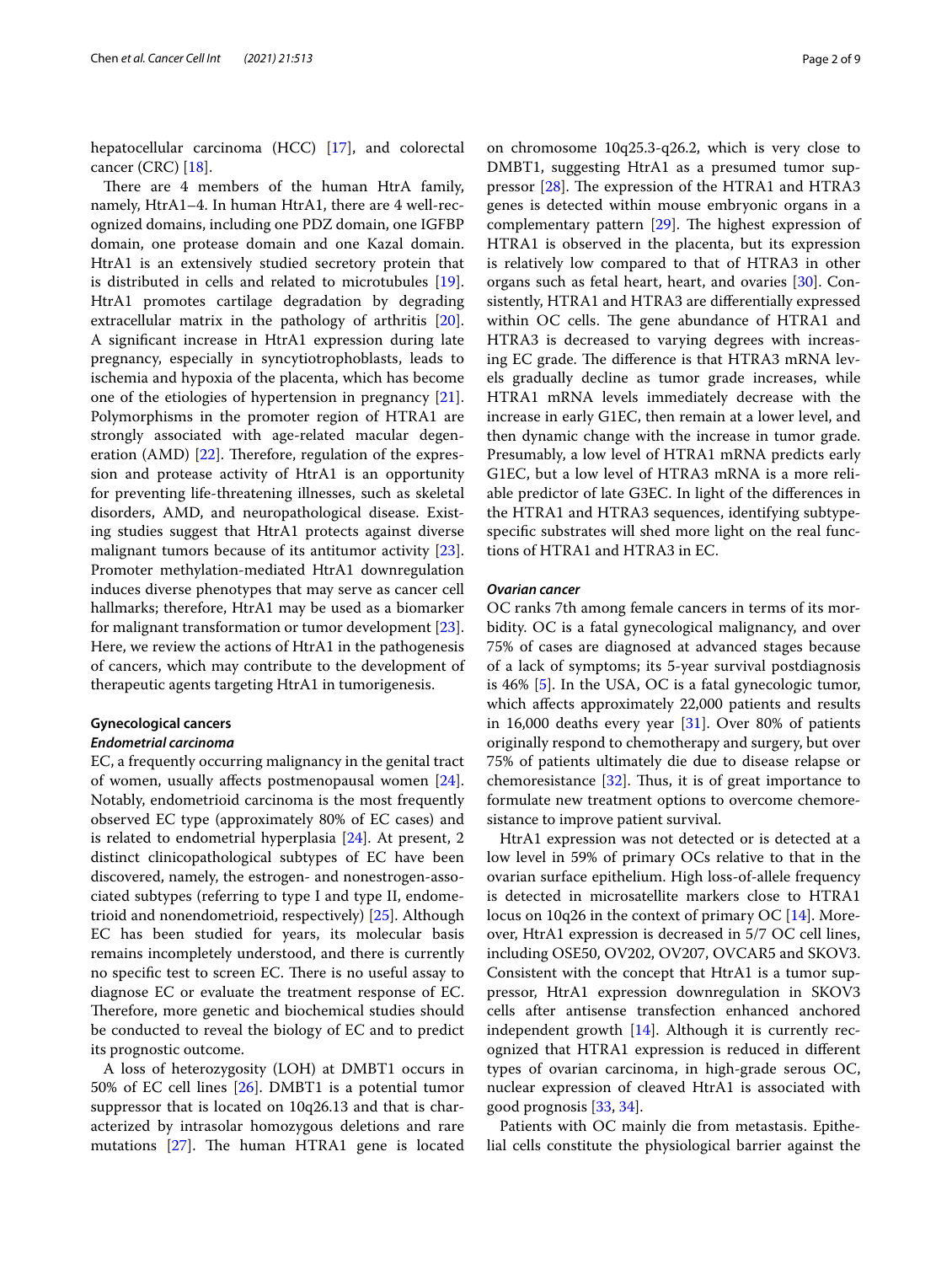development of metastasis and undergo the process of cell death known as "anoikis" because they do not contact the extracellular matrix (ECM)  $[35]$  $[35]$ . Therefore, OC cells must acquire nest-loss apoptosis resistance for their survival within ascites prior to the formation of metastases. HtrA1 has been identifed as a proapoptotic factor in OC. Overexpression of full-length HtrA1 can promote OC cell apoptosis [[36](#page-6-35)]. A growing body of studies suggest the involvement of nuclear EGFR in some diverse cell processes that are important for cancer development, such as cell proliferation-related gene transcription, DNA repair and biosynthesis, and cell chemoresistance [\[37,](#page-6-36) [38](#page-6-37)]. In recent years, the upregulation of nuclear EGFR has been suggested to predict dismal prognostic outcomes in OC [[39\]](#page-6-38). Nuclear colocalization of EGFR and HtrA1 indicates the role of nuclear HtrA1 in regulating nuclear EGFR, which may afect OC metastasis. Mechanistically, HtrA1 acts upstream of EGFR, which attenuates the activation of the EGFR/Akt pathway and ultimately promotes nestloss apoptosis. p-EGFR expression markedly is increased in xenograft tumors with downregulated HtrA1 expression, further confrming this inhibition in vivo [[37](#page-6-36), [38](#page-6-37)]. High PAX2 expression is observed in low malignant potential and low-grade OC but not in normal ovarian tissues. In normal murine OSE cells (mOSE) transformed with K-RAS and c-MYC, PAX2 exhibits oncogenic properties by enhancing pERK1/2 and COX2 expression with loss of p53 expression; however, PAX2 reduces proliferation and metastasis in high-grade serous OC by increasing HtrA1 expression and decreasing COX2 expression

[[40\]](#page-6-39). X-linked inhibitor of apoptosis protein (XIAP), a member of the inhibitor of apoptosis proteins (IAPs) family, performs a vital function in regulating apoptosis. XIAP protects cells against death due to various cellular attacks through the direct suppression of caspase cascade initiation and execution [\[41\]](#page-6-40). XIAP levels are recognized to be a vital factor for cell survival in OC, and XIAP endows cells with resistance to cisplatin (CDDP) induced apoptosis [\[42](#page-6-41)–[45\]](#page-6-42). HtrA1-mediated apoptosis is dependent on serine protease activity, indicating that there is an unknown substrate related to chemoresistance [[12\]](#page-6-11). A consistent cleavage site for HtrA1 has been identifed through mixture-oriented peptide library screening, where XIAP is matched as the possible HtrA1 substrate [[46\]](#page-6-43). Purifed wild-type (WT) HtrA1, rather than mutant (mut) HtrA1, can degrade recombinant XIAP in vitro. Consistent with data in vitro, XIAP and HtrA1 were found to form a complex in vivo, as revealed by coimmunoprecipitation (Co-IP) assays. Ectopic HtrA1 expression reduced XIAP expression in OV202 and OV167 cells, whereas HtrA1 silencing led to XIAP expression upregulation in SKOV3 cells [\[47\]](#page-6-44). HtrA1 expression was reported to increase with CDDP- and paclitaxel-induced cytotoxicity. Both CDDP and paclitaxel enhance the overexpression of HtrA1, which in turn leads to limited self-proteolysis and activation of HtrA1, inducing cell death in a serine protease-dependent manner. Patients with higher HtrA1 expression levels showed a higher tumor response rate to chemotherapy than patients with lower expression levels [[12](#page-6-11)] (Fig. [1](#page-2-0)).

<span id="page-2-0"></span>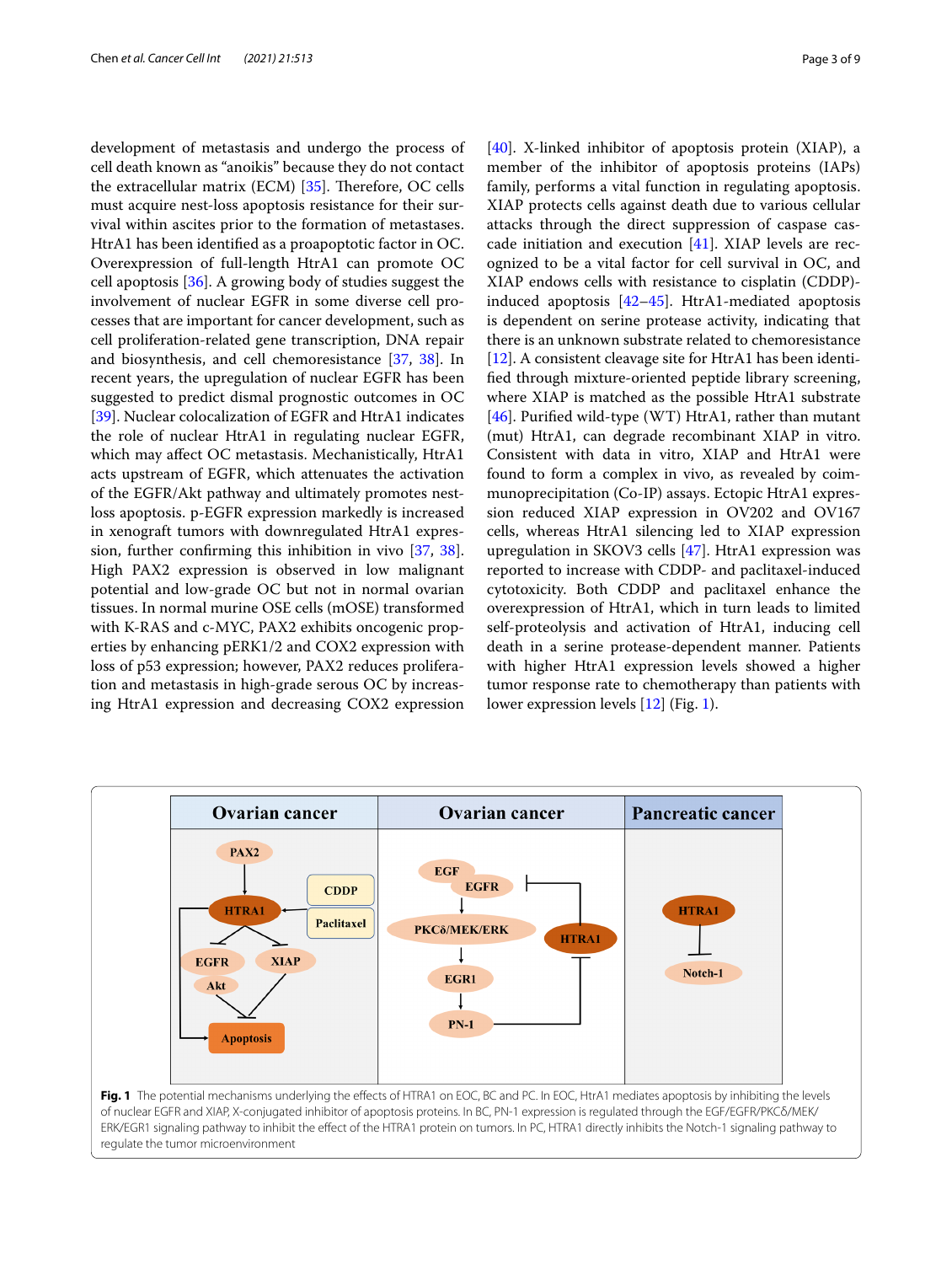#### *Breast cancer*

BC is the female cancer with the highest morbidity rate worldwide, and at present, there is no radical treatment for metastasis  $[48]$  $[48]$  $[48]$ . BC is a frequently occurring cancer in females and a major reason leading to mortality; approximately 508,000 women die annually from BC [[49\]](#page-7-1). In developed countries, BC has a generally favorable prognosis, but the situation in developing countries is not favorable, and locally advanced BC is reported to be associated with a high morbidity rate [[50\]](#page-7-2). According to histological and molecular fndings, BC is divided into 3 types, namely, hormone receptor-positive EC (progesterone receptor ( $PR+$ ) and estrogen receptor ( $ER+$ )), human epidermal receptor 2-positive EC (HER2+), or triple-negative breast cancer (TNBC, ER-, PR-, HER2-) [[51\]](#page-7-3). Treatment of BC cancers must be selected according to the molecular features of BC. Additionally, TNBC can be classifed into 6 types: basal-like 1 (BL-1), basallike 2 (BL-2), mesenchymal (M), immunomodulatory (IM), luminal androgen receptor (LAR) and mesenchymal stem cell-like (MSL) [[52](#page-7-4)]. Developing new treatments is of great necessity for improving patient survival.

Recently, downregulated HTRA1 mRNA expression was detected in BC cases, showing aggressive clinical characteristics [\[53](#page-7-5)]. Based on Cox proportional hazard models, the high expression of HTRA1 is associated with favorable overall survival (OS) and disease-free survival (DFS), particularly in node-positive patients [[16\]](#page-6-15). HTRA1 is signifcantly expressed within the normal ductal glands in the breast, but HTRA1 expression is signifcantly downregulated or disappears within the tumor tissues of those with invasive BC or ductal carcinoma in situ (DCIS) [\[54](#page-7-6)]. Furthermore, HTRA1 was discovered, with an additional 2 genes, MTSS1 and CLPTM1, to be an indicator of doxorubicin-sensitive disease among nonresponsive BC cases in 95% of samples [\[55](#page-7-7)]. A retrospective study of 333 nonmetastatic patients with locally advanced BC who underwent neoadjuvant chemotherapy (NACT) showed that high HTRA1 expression may indicate a lack of response to NACT and a predictor of increased risk of cancer recurrence and death [\[56](#page-7-8)].

In BC, Wang et al. recently showed that HTRA1 defciency is actually accompanied by stromal characteristic acquisition [[54](#page-7-6)]. It is hypothesized that HtrA1 plays an important role in modulating the stability and dynamics of microtubule assembly due to intracellular HtrA1 colocation and binding to microtubules via the PDZ domain. HtrA1 upregulation weakens cell motility, while loss of HtrA1 expression promotes cell motility [[57\]](#page-7-9). Epithelialmesenchymal transformation (EMT) is characterized by elevated aggressiveness and motility. In samples from patients who progressed to metastasis after NACT, the potential 6-EMT gene signature, including LUM, SFRP4,

COL6A3, MMP2, CXCL12, and HTRA1, was consistently expressed at higher levels  $[58]$  $[58]$ . The reduction of HtrA1 expression promotes EMT and contributes to the acquisition of a mesenchymal-like phenotype, such as promoted proliferation rate, invasion and migration ability and higher expressions of mesenchymal biomarkers. Additionally, decreased HtrA1 expression activated DNA damage response (DDR) and ataxia telangiectasis mutated (ATM), while upregulation of HtrA1 expression prevents DDR and ATM [[54](#page-7-6)]. In vitro, knockdowning of HTRA1 by siRNA suppressed breast epithelial cells migration and invasion [\[57](#page-7-9)]. Protease nexin-1 (PN-1) increased the migration, invasion and stemness of BC cells via the EGF/EGFR/PKCδ/MEK/ERK/EGR1 axis. In breast tumorigenesis, EGF, which is increased in the tumor microenvironment, upregulates the expression of PN-1 through binding to EGFR and followed by the activation of downstream kinases, such as ERK, PKCδ, MEK, and its transcription factor EGR1. PN-1 will block the function of HtrA1, that is, disrupt EGF cleavage, resulting in further activation of the EGF signal as a feedback signal to upregulate PN-1 expression [[48\]](#page-7-0) (Fig. [1\)](#page-2-0).

#### *Cervical cancer*

Cervical cancer is one of the most common malignant tumors in women, and its morbidity and mortality rates rank frst among those of female reproductive system malignant tumors. Human papilloma virus (HPV) is a DNA virus, and persistent HPV infection contributes to 99% of the malignant transformation of cervical epithelial cells [\[59](#page-7-11)]. Stuqui et al. showed that HTRA1 overexpression does not afect apoptosis in either HPVnegative (C33) or HPV16-positive (CasKi) cervical cells but interferes with cell proliferation. More CasKi cells with HTRA1 overexpression are arrested in the S phase, while more HTRA1-transfected C33 cells are arrested in the G0/G1 phase  $[60]$  $[60]$ .

## **Gastrointestinal cancer**

#### *Esophageal cancer*

Esophageal cancer is a common malignant tumor in some countries and regions of the world. China is one of the countries with a high incidence of esophageal cancer and a high mortality rate of esophageal cancer worldwide. Compared with that in adjacent tissue, HTRA1 mRNA and protein expression in esophageal carcinoma is signifcantly decreased, especially in highly undiferentiated esophageal tumor tissue. In addition, HtrA1 expression has a signifcant negative correlation with pathological stages and lymph node metastasis but a signifcant positive correlation with the survival rate of patients  $[61, 62]$  $[61, 62]$  $[61, 62]$  $[61, 62]$  $[61, 62]$ . Elevated HtrA1 expression inhibits the phosphorylation of IκBα and p65, which is coupled to decreases in Ki-67,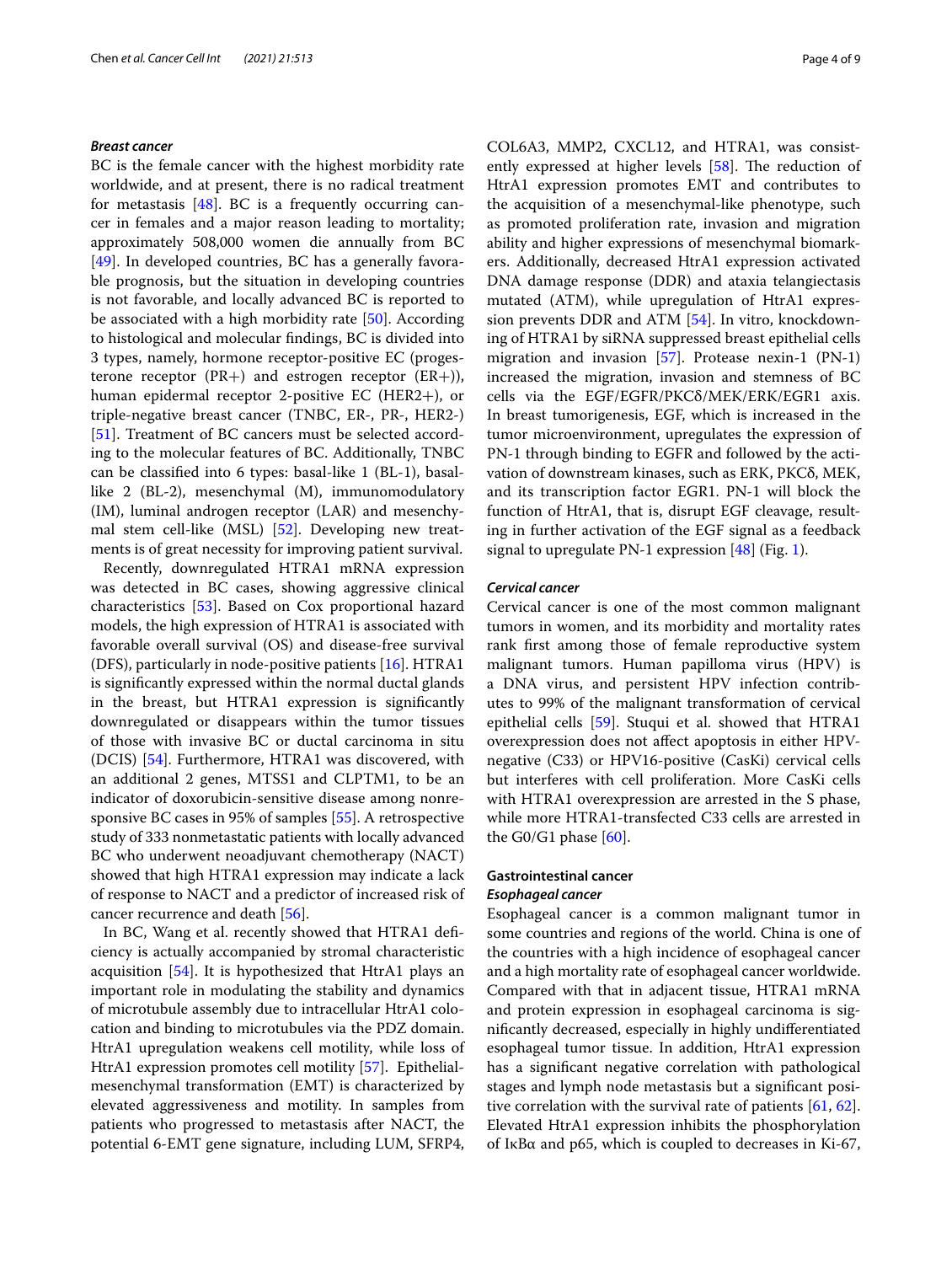Bcl-2, Bcl-xL, cyclin D1, and MMP-9 protein expression [[62\]](#page-7-14).

#### *Gastric cancer*

In many parts of the world, the total numbers of gastric cancer patients and related deaths are increasing each year. For East Asia, China is a country with high gastric cancer occurrence rates, and its death rate and DALY remain high. Compared with the general issue, gastric cancer (GC) tissue expresses lower HtrA1. It is predicted that when HtrA1 is detected before chemotherapy, platinum-based chemotherapy for gastric cancer may be needed. The median overall survival  $OS$  of patients who suffer from high or medium HtrA1 expression is 17 months, while that of patients who sufer from low HtrA1 expression is 9.5 months [[63\]](#page-7-15). Mechanistically, HtrA1 inhibits gastric carcinoma cells, and weakened the efect of cell in proliferating, invading, and migrating [\[64\]](#page-7-16).

Carcinoma-associated fbroblasts (CAFs), a vital part of tumor stroma, supports epithelial cells physiologically and play a pivotal role in the functionality regulation of tumor invasion, metastasis and poor prognosis, promoting and delaying tumor development in an environmentdependent manner [\[65,](#page-7-17) [66\]](#page-7-18). Tumor cells and fbroblasts can secret a variety of cytokines and growth factors, including il-6, bFGF/FGF2, TGF-β1 and HGF, which triggers the transdiferentiation of nontransgenic normal fbroblasts (NFSs) to CAFs [\[67](#page-7-19), [68\]](#page-7-20). After transdiferentiation, CAFs are associated with high-level protein biomarkers, particularly  $\alpha$ -smooth muscle actin ( $\alpha$ -SMA) [[69,](#page-7-21) [70\]](#page-7-22). As HtrA1 expression in gastric carcinoma cell line is up-graduated,  $α$ -SMA expression in normal fibroblasts will be increased. According to the studies, overexpression of HtrA1 can signifcantly increase bFGF/FGF2 secretion by gastric cancer cells by activating NF-кB signal [[71\]](#page-7-23). Gene sequence analysis showed that the HTRA1 promoter supermethylated region includes a variety of transcription factor binding sites, such as c-Myc, AP-1, and E2F. Therefore, epigenetic silencing of the HTRA1 gene enables the reactivation of HTRA1 gene expression in gastric carcinoma cells [\[72](#page-7-24)].

## *Pancreatic cancer*

Pancreatic cancer (PC) results in 331,000 deaths annually, and it ranks 7th among the causes of cancer-associated mortality in the general population [\[73](#page-7-25)]. Many efforts have been made in recent years, but the 5-year survival rate is as low as 5% [\[74\]](#page-7-26). Typically, tobacco smoking is identifed as a cause of PC, which may account for certain gender diferences as well as international variations [[75\]](#page-7-27). PC has a high mortality rate since there are no effective early diagnostic markers or efficient treatments for advanced cancers  $[76]$  $[76]$ . Therefore, it is important to further identify new therapeutic targets to successfully treat PC.

HTRA1 mRNA is expressed at low levels in PC tissues compared with matched noncarcinoma tissues. Similarly, HtrA1 expression is decreased in PC cells relative to noncarcinoma pancreatic epithelial cells [\[77\]](#page-7-29). Notch signaling performs an important function in cell proliferation, differentiation, migration and apoptosis. Changes in Notch signaling are suggested to be related to carcinogenesis. An increasing number of studies have shown aberrant Notch-1 expression within certain malignant tumors, particularly PC [\[78](#page-7-30)[–80](#page-7-31)]. Recent research found that the antiproliferative efect of HTRA1 in PC is dependent on Notch-1. The upregulation of HtrA1 expression inhibits Notch-1 expression in PC cells, which can be reversed by HtrA1-specifc siRNA knockdown. Notch-1 overexpression further reverses the inhibitory efect of HtrA1 on tumor cell growth (Fig. [1\)](#page-2-0) [\[77](#page-7-29)].

#### *Colorectal cancer*

In China, the morbidity of colorectal cancer (CRC) ranks only second to that of lung cancer and stomach cancer, all of which are deemed as the most common cancers. A low HtrA1 expression in cancer tissues is related to the poorer survival of CRC patients [[81\]](#page-7-32). In an analysis of tissue specimens from Caucasian Italian subjects, HtrA1 expression was negatively correlated with ulcerative colitis duration and functioned as a biomarker to identify patients with ulcerative colitis of >10 years duration (UCL) who were at high risk of developing CRC [[18\]](#page-6-17). Additionally, the methylation status of the HTRA1 catalyst is a biomarker concerning tumor cells or cells to be transformed. Epigenetic silencing of HTRA1 by the epigenetic adaptor protein MBD2 accelerates late the growth of cells, amplifes the centrosome, and makes colon carcinoma cells polyploid [\[23](#page-6-22)].

Classic Wnt signaling pathways (also called Wnt/βcatenin signaling pathway) consist of specifc Wnt ligands and their specifc receptor-mediated interactions with β-catenin. Changes in Wnt structure from typical to abnormal proliferates the cells irregularly and aggravates various human cancers, especially human colorectal cancer  $[82, 83]$  $[82, 83]$  $[82, 83]$  $[82, 83]$  $[82, 83]$ . Studies have shown that HtrA1 is a new inhibiting factor of typical Wnt pathway. Inhibition of Wnt/β-catenin signal transduction by HtrA1 has an impact on the expression of multiple Wnt target genes through paracrine and autocrine pathways. In addition, HtrA1 generates a complex together with β-catenin, resulting in decreased cell proliferation [\[84](#page-7-35)].

HtrA1 expression is increased inSW480, a CDDPcultured human colonic cancer cell line. The expression level of HtrA1 was decreased by continuous exposure of SW480 cells to CDDP. Instead, HtrA1's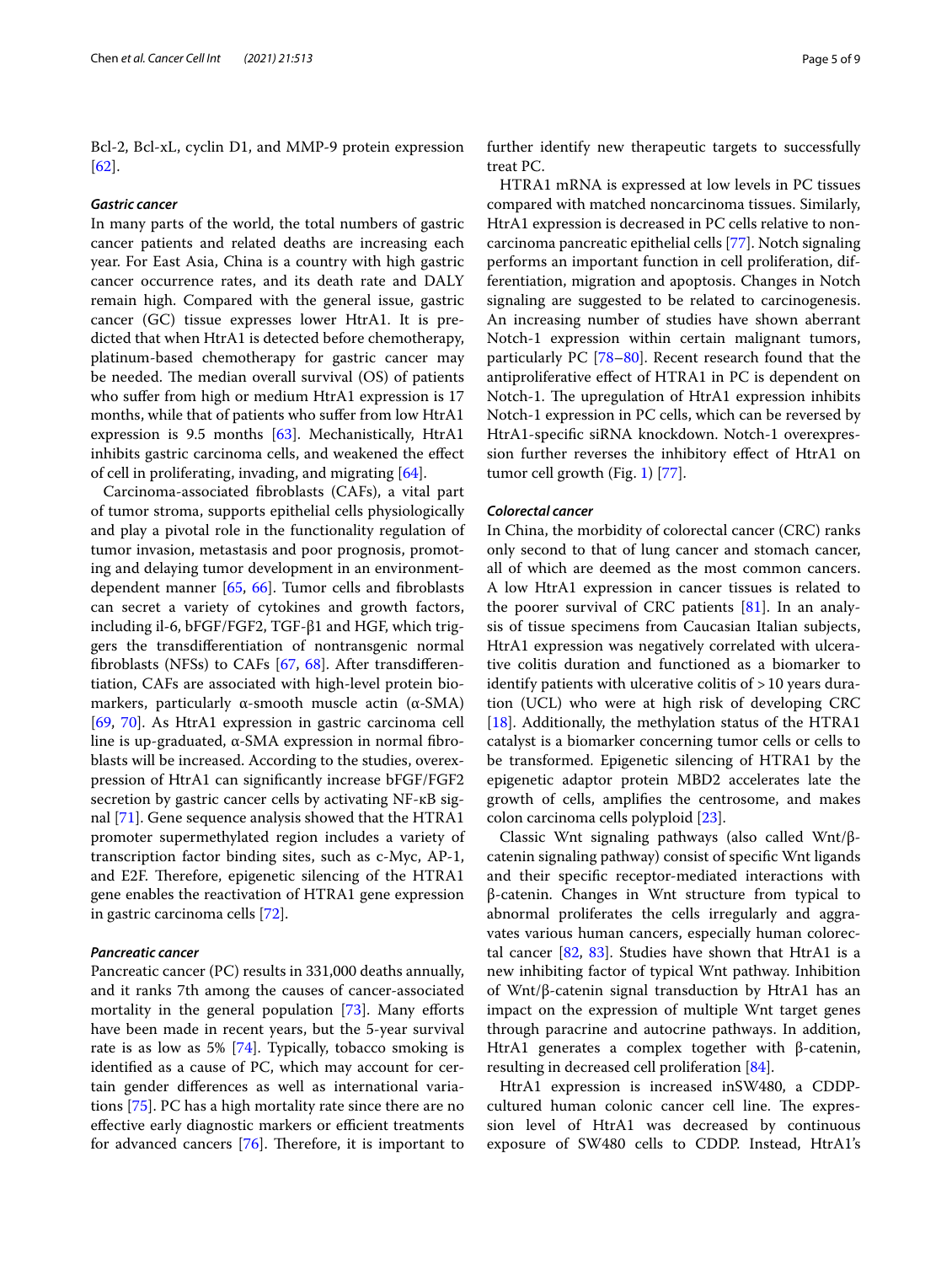ectopic expression in SW480/CDDP cells lowered XIAP expression and deactivated the PI3K/Akt signal pathway to eliminate the resistance of CDDP. XIAP interference inhibited CDDP resistance in SW480/CDDP cells [\[85](#page-7-36)], directly bound to caspase-3 and caspase-7 via the second baculoviral IAP repeat (BIR) domain (BIR2) region, and inhibited caspase-9 via the third BIR domain (BIR3) region [\[86](#page-7-37)].

## *Liver cancer*

Liver cancer is the ffth most common cancer in the world. In China, the death rate of liver cancer now ranks second among the death rates of malignant tumors. HtrA1 expression in tumor tissues is downregulated than that in adjacent liver tissues. Patients expressing higher HtrA1 levels show a higher survival rate compared with those with lower HtrA1 levels [\[87\]](#page-7-38). Moreover, inverse relationships have been reported between HtrA1 expression and the diferentiation of HCC and lymph node metastasis due to downregulation of HtrA1 expression and significantly increased the migration of cells. The expression of Vimentin and E-cadherin were decreased [[17\]](#page-6-16). High HtrA1 expression targets XIAP to reverse the multidrug resistance of hepatoma cells; therefore, HtrA1 may be an efective target in HCC therapy [\[88\]](#page-7-39).

#### **Lung cancer**

Lung cancer is a disease that seriously endangers human health. In terms of incidence and mortality, both the lung cancer in China ranks frst worldwide. According to immunohistochemistry of human lung cancer specimens, the expression of HtrA1 is signifcantly downregulated in metastasis of primary tumors and lymph node, which means that it is possibly associated with the progression of lung cancer [[89](#page-7-40)]. HTRA1 is a CDDP resistance-related gene. In human nonsmall cell lung cancer (NSCLC), the targeting of HDAC/RXR/HtrA1 signaling axis may increase HtrA1 expression and overcome CDDP resistance [[90](#page-7-41)]. PI3K/Akt signaling pathway is related to chemotherapy resistance in tumors. There have been a lot of studies on the structural activation of the PI3K/ Akt signaling pathway regarding diferent cancers [\[91](#page-7-42)]. Inhibition of HTRA1 expression induces tumor stem cell characteristics in samples and CDDP resistance through the PI3K/Akt signal pathway [[92\]](#page-7-43).

## **Lymphoma**

Splenic marginal zone lymphoma (SMZL) is a rare type of lymphoma [[93\]](#page-7-44). Inhibition of DNA promoter methylation is associated with the pathogenesis of B-cell lymphoma and may afect the prognosis of patients [[94–](#page-7-45)[96](#page-8-0)]. Research has integrated the whole genome DNA promoter methylation spectrum and

gene expression spectrum, as well as clinical and biological variables. The high promoter methylation (high-M) group had a lower total survival rate than the low promoter methylation (low-M) group. In the high-M group, many tumor suppressive genes were methylated and suppressed, but only three genes (KLF4, CACNB2 and HTRA1) seemed to be able to identify high-risk cases, while abnormal DNA methylation seemed to play a role in infuencing important biological pathways [[97](#page-8-1)].

#### **Conclusions**

HtrA1, which is a tumor suppressor, mediates the proliferation, migration, and invasion of cancer cells via a series of signals in the tumor progression and the microenvironment. To fully illustrate the mechanisms through which HtrA1 involved in cancers, it is necessary to further investigate the underling mechanism of HtrA1 as a cell type-dependent internal and external regulator. In particular, illustrating the mechanism of HtrA1 regulation, expression and protease activity will provide us a novel strategy in targeted therapeutics. The identification of HtrA1 substrates is also critical to gain insight into how to target this novel pathway efficiently, and it will be vital in clinic to determine the underlying mechanism that HtrA1 expression is regulated in chemotherapy. Generally, this review will arouse the interests of researchers in this novel pathway and jointly develop a novel and efficient approach for cancer cells targeted therapeutics.

#### **Acknowledgements**

This work is supported by grant from the Nature Science Foundation of China (No. 62072070).

#### **Authors' contributions**

MC and SY wrote the manuscript and collected the reference. YW and ZZ realized the illustration critical review of the fgures. XZ and DD contributed to the general improvement of the writing and approved the fnal manuscript. All authors read and approved the fnal manuscript.

## **Funding**

This work is supported by grant from the Nature Science Foundation of China (No. 62072070).

#### **Availability of data and materials**

Not applicable.

#### **Declarations**

**Ethics approval and consent to participate** Not applicable.

#### **Consent for publication**

All authors are in agreement with the content for publication.

#### **Competing interests**

The authors declare that they have no confict of interest.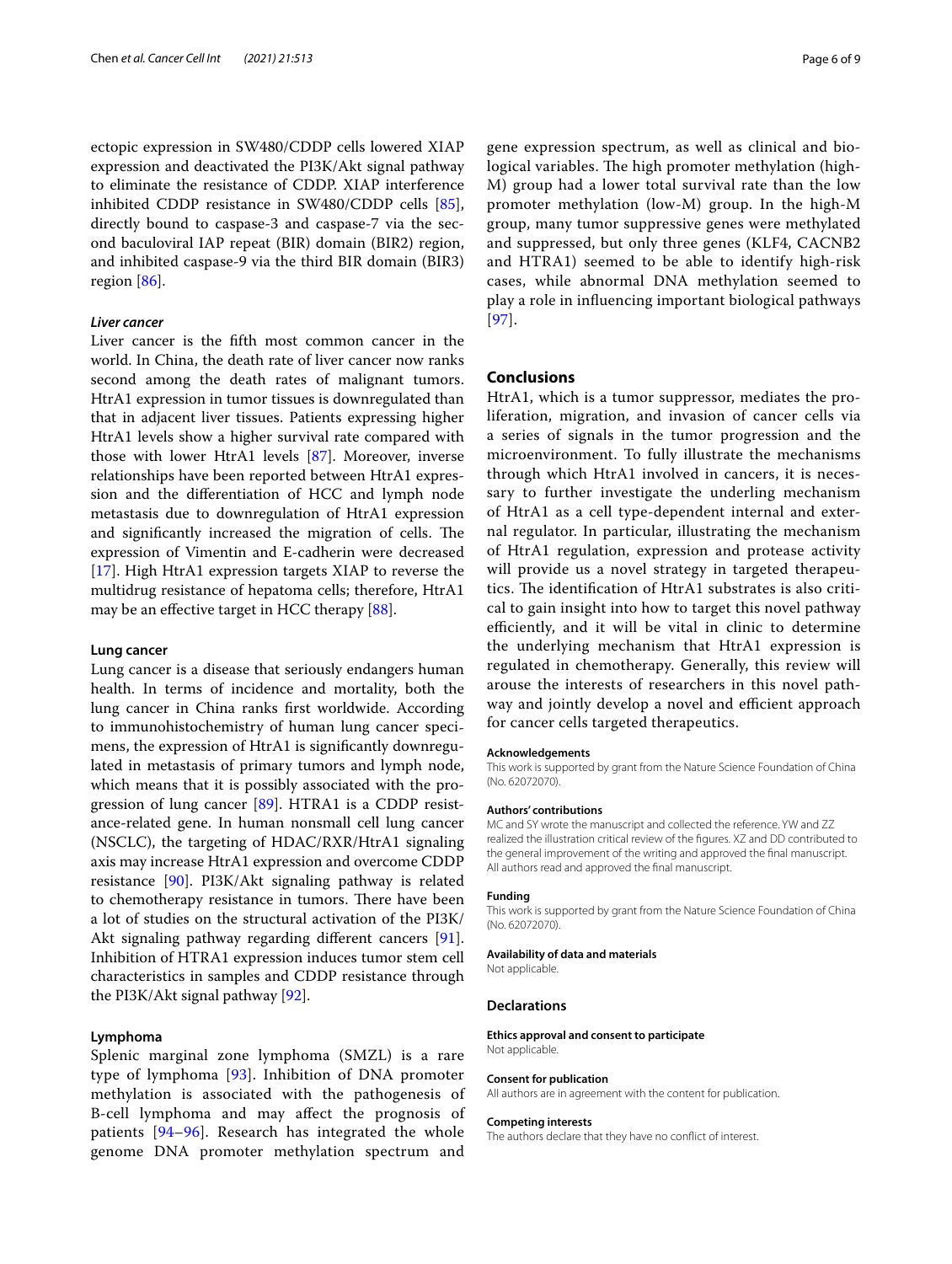#### **Author details**

<sup>1</sup> Department of Pharmacy, The First Affiliated Hospital of Dalian Medical University, 222, Zhongshan Road, Xigang District, 116011 Dalian, China. 2 <sup>2</sup> Department of Clinical Pharmacology, College of Pharmacy, Dalian Medical University, Dalian, China.

Received: 14 July 2021 Accepted: 6 September 2021 Published online: 25 September 2021

#### **References**

- <span id="page-6-0"></span>1. Feng R-M, Zong Y-N, Cao S-M, et al. Current cancer situation in China: good or bad news from the 2018 Global Cancer Statistics? Cancer Commun. 2019;39:22.
- <span id="page-6-1"></span>2. Zhou M, Wang H, Zeng X, et al. Mortality,morbidity, and risk factors in China and its provinces, 1990–2017:a systematic analysis for the Global Burden of Disease Study 2017. Lancet. 2019;394(10204):1145–58.
- <span id="page-6-2"></span>3. Ferlay J, Ervik M, Lam F, et al. Global cancer observatory: cancer today, vol. 8. Lyon: International Agency for Research on Cancer; 2018. p. 144.
- <span id="page-6-3"></span>4. Wang S, Liu Y, Feng Y, et al. A review on curability of cancers: more efforts for novel therapeutic options are needed. Cancers. 2019;11(11):1782.
- <span id="page-6-4"></span>5. Lheureux S, Gourley C, Vergote I, et al. Epithelial ovarian cancer. Lancet. 2019;393(10177):1240–53.
- <span id="page-6-5"></span>6. Saluja A, Maitra A. Pancreatitis and pancreatic cancer. Gastroenterology. 2019;156(7):1937–40.
- <span id="page-6-6"></span>7. Fane M, Weeraratna AT. How the ageing microenvironment infuences tumour progression. Nat Rev Cancer. 2020;20(2):89–106.
- <span id="page-6-7"></span>8. Ciferri C, Lipari MT, Liang WC, et al. The trimeric serine protease HtrA1 forms a cage-like inhibition complex with an anti-HtrA1 antibody. Biochem J. 2015;472(2):169–81.
- <span id="page-6-8"></span>9. Chien J, Campioni M, Shridhar V, et al. HtrA serine proteases as potential therapeutic targets in cancer. Curr Cancer Drug Targets. 2009;9(4):451–68.
- <span id="page-6-9"></span>10. Gray CW, Ward RV, Karran E, et al. Characterization of human HtrA2, a novel serine protease involved in the mammalian cellular stress response. Eur J Biochem. 2000;267(18):5699–710.
- <span id="page-6-10"></span>11. Clausen T, Southan C, Ehrmann M. The HtrA family of proteases: implications for protein composition and cell fate. Mol Cell. 2002;10(3):443–55.
- <span id="page-6-11"></span>12. Chien J, Aletti G, Baldi A, et al. Serine protease HtrA1 modulates chemotherapy-induced cytotoxicity. J Clin Invest. 2006;116(7):1994–2004.
- <span id="page-6-12"></span>13. Faccio L, Fusco C, Chen A, et al. Characterization of a novel human serine protease that has extensive homology to bacterial heat shock endoprotease HtrA and is regulated by kidney ischemia. J Biol Chem. 2000;275(4):2581–8.
- <span id="page-6-13"></span>14. Liu ML, Liu MJ, Kim JM, et al. HtrA2 interacts with A beta peptide but does not directly alter its production or degradation. Mol Cells. 2005;20(1):83–9.
- <span id="page-6-14"></span>15. Chien J, Staub J, Hu SI, et al. A candidate tumor suppressor HtrA1 is downregulated in ovarian cancer. Oncogene. 2004;23(8):1636–44.
- <span id="page-6-15"></span>16. Zurawa-Janicka D, Kobiela J, Galczynska N, et al. Changes in expression of human serine protease HtrA1, HtrA2 and HtrA3 genes in benign and malignant thyroid tumors. Oncol Rep. 2012;28(5):1838–44.
- <span id="page-6-16"></span>17. Mullany SA, Moslemi-Kebria M, Rattan R, et al. Expression and functional signifcance of HtrA1 loss in endometrial cancer. Clin Cancer Res. 2011;17(3):427–36.
- <span id="page-6-17"></span>18. Lehner A, Magdolen V, Schuster T, et al. Downregulation of serine protease HTRA1 is associated with poor survival in breast cancer. PLoS One. 2013;8(4):e60359.
- <span id="page-6-18"></span>19. Zhu F, Duan YF, Bao WY, et al. HtrA1 regulates Epithelial–mesenchymal transition in hepatocellular carcinoma. Biochem Biophys Res Commun. 2015;467(3):589–94.
- <span id="page-6-19"></span>20. Sandra Grau, Peter J, Richards B, Kerr, et al. The role of human HtrA1 in arthritic disease. J Biol Chem. 2006;281(10):6124–9.
- <span id="page-6-20"></span>21. De Luca A, De Falco M, Fedele V, et al. The serine protease HtrA1 is upregulated in the human placenta during pregnancy. J Histochem Cytochem. 2004;52(7):885–92.
- <span id="page-6-21"></span>22. Yang Z, Camp NJ, Sun H, et al. A variant of the HTRA1 gene increases susceptibility to age-related macular degeneration. Science. 2006;314(5801):992–3.
- <span id="page-6-22"></span>23. Nina Schmidt I, Irle K, Ripkens, et al. Epigenetic silencing of serine protease HTRA1 drives polyploidy. BMC Cancer. 2016;16:399.
- <span id="page-6-23"></span>24. Marissa A, Bowden LAD, Nezza-Cossens T, Jobling, et al. Serine proteases HTRA1 and HTRA3 are down-regulated with increasing grades of human endometrial cancer. Gynecol Oncol. 2006;103(1):253–60.
- <span id="page-6-24"></span>25. Prat J, Gallardo A, Cuatrecasas M, et al. Endometrial carcinoma: pathology and genetics. Pathology. 2007;39(1):72–87.
- <span id="page-6-25"></span>26. Mollenhauer J, Müller H, Kollender G, et al. The SRCR/SID region of DMBT1 defnes a complex multi-allele system representing the major basis for its variability in cancer. Genes Chromosomes Cancer. 2002;35(3):242–55.
- <span id="page-6-26"></span>27. Mollenhauer J, Wiemann S, Scheurlen W, et al. DMBT1, a new member of the SRCR superfamily, on chromosome 10q25.3-26.1 is deleted in malignant brain tumours. Nat Genet. 1997;17(1):32–9.
- <span id="page-6-27"></span>28. Zumbrunn J, Trueb B. Localization of the gene for a serine protease with IGF-binding domain (PRSS11) to human chromosome 10q25.3-q26.2. Genomics. 1997;45(2):461–2.
- <span id="page-6-28"></span>29. Tocharus J, Tsuchiya A, Kajikawa M, et al. Developmentally regulated expression of mouse HtrA3 and its role as an inhibitor of TGF-beta signaling. Dev Growth Difer. 2004;46(3):257–74.
- <span id="page-6-29"></span>30. Nie GY, Hampton A, Li Y, et al. Identifcation and cloning of two isoforms of human high-temperature requirement factor A3 (HtrA3), characterization of its genomic structure and comparison of its tissue distribution with HtrA1 and HtrA2. Biochem J. 2003;371(Pt 1):39–48.
- <span id="page-6-30"></span>31. Chien JR, Aletti G, Bell DA, et al. Molecular pathogenesis and therapeutic targets in epithelial ovarian cancer. J Cell Biochem. 2007;102(5):1117–29.
- <span id="page-6-31"></span>32. Chobanian N, Dietrich CS 3rd. Ovarian cancer. Surg Clin North Am. 2008;88(2):285–99.
- <span id="page-6-32"></span>33. Gagné A, Têtu B, Orain M, et al. HtrA1 expression and the prognosis of high-grade serous ovarian carcinoma: a cohort study using digital analysis. Diagn Pathol. 2018;13(1):57.
- <span id="page-6-33"></span>34. Joanna Narkiewicz, Dagmara KM, Dorota ZJ, et al. Changes in mRNA and protein levels of human HtrA1, HtrA2 and HtrA3 in ovarian cancer. Clin Biochem. 2008;41(7–8):561–9.
- <span id="page-6-34"></span>35. Simpson CD, Anyiwe K, Schimmer AD. Anoikis resistance and tumor metastasis. Cancer Lett. 2008;272(2):177–85.
- <span id="page-6-35"></span>36. He X, Ota T, Liu P, et al. Downregulation of HtrA1 promotes resistance to anoikis and peritoneal dissemination of ovarian cancer cells. Cancer Res. 2010;70(8):3109–18.
- <span id="page-6-36"></span>37. Wang SC, Hung MC. Nuclear translocation of the epidermal growth factor receptor family membrane tyrosine kinase receptors. Clin Cancer Res. 2009;15(21):6484–9.
- <span id="page-6-37"></span>38. Lo HW, Hung MC. Nuclear EGFR signalling network in cancers: linking EGFR pathway to cell cycle progression, nitric oxide pathway and patient survival. Br J Cancer. 2006;94(2):184–8.
- <span id="page-6-38"></span>39. Xia W, Wei Y, Du Y, et al. Nuclear expression of epidermal growth factor receptor is a novel prognostic value in patients with ovarian cancer. Mol Carcinog. 2009;48(7):610–7.
- <span id="page-6-39"></span>40. Al-Hujaily EM, Tang Y, Yao D-S, et al. Divergent roles of PAX2 in the etiology and progression of ovarian cancer. Cancer Prev Res (Phila). 2015;8(12):1163–73.
- <span id="page-6-40"></span>41. Schimmer AD, Dalili S, Batey RA, et al. Targeting XIAP for the treatment of malignancy. Cell Death Difer. 2006;13(2):179–88.
- <span id="page-6-41"></span>42. Shaw TJ, Lacasse EC, Durkin JP, et al. Downregulation of XIAP expression in ovarian cancer cells induces cell death in vitro and in vivo. Int J Cancer. 2008;122(6):1430–4.
- 43. Ding X, Mohd AB, Huang Z, et al. MLH1 expression sensitises ovarian cancer cells to cell death mediated by XIAP inhibition. Br J Cancer. 2009;101(2):269–77.
- 44. Li J, Feng Q, Kim JM, et al. Human ovarian cancer and cisplatin resistance: possible role of inhibitor of apoptosis proteins. Endocrinology. 2001;142(1):370–80.
- <span id="page-6-42"></span>45. Ma JJ, Chen BL, Xin XY. XIAP gene downregulation by small interfering RNA inhibits proliferation, induces apoptosis, and reverses the cisplatin resistance of ovarian carcinoma. Eur J Obstet Gynecol Reprod Biol. 2009;146:222–6.
- <span id="page-6-43"></span>46. Chien J, He XP, Shridhar V. Identifcation of tubulins as substrates of serine protease HtrA1 by mixture-based oriented peptide library screening. J Cell Biochem. 2009;107(2):253–63.
- <span id="page-6-44"></span>47. He X, Khurana A, Jacie L, Maguire, et al. HtrA1 sensitizes ovarian cancer cells to cisplatin-induced cytotoxicity by targeting XIAP for degradation. Int J Cancer. 2012;130(5):1029–35.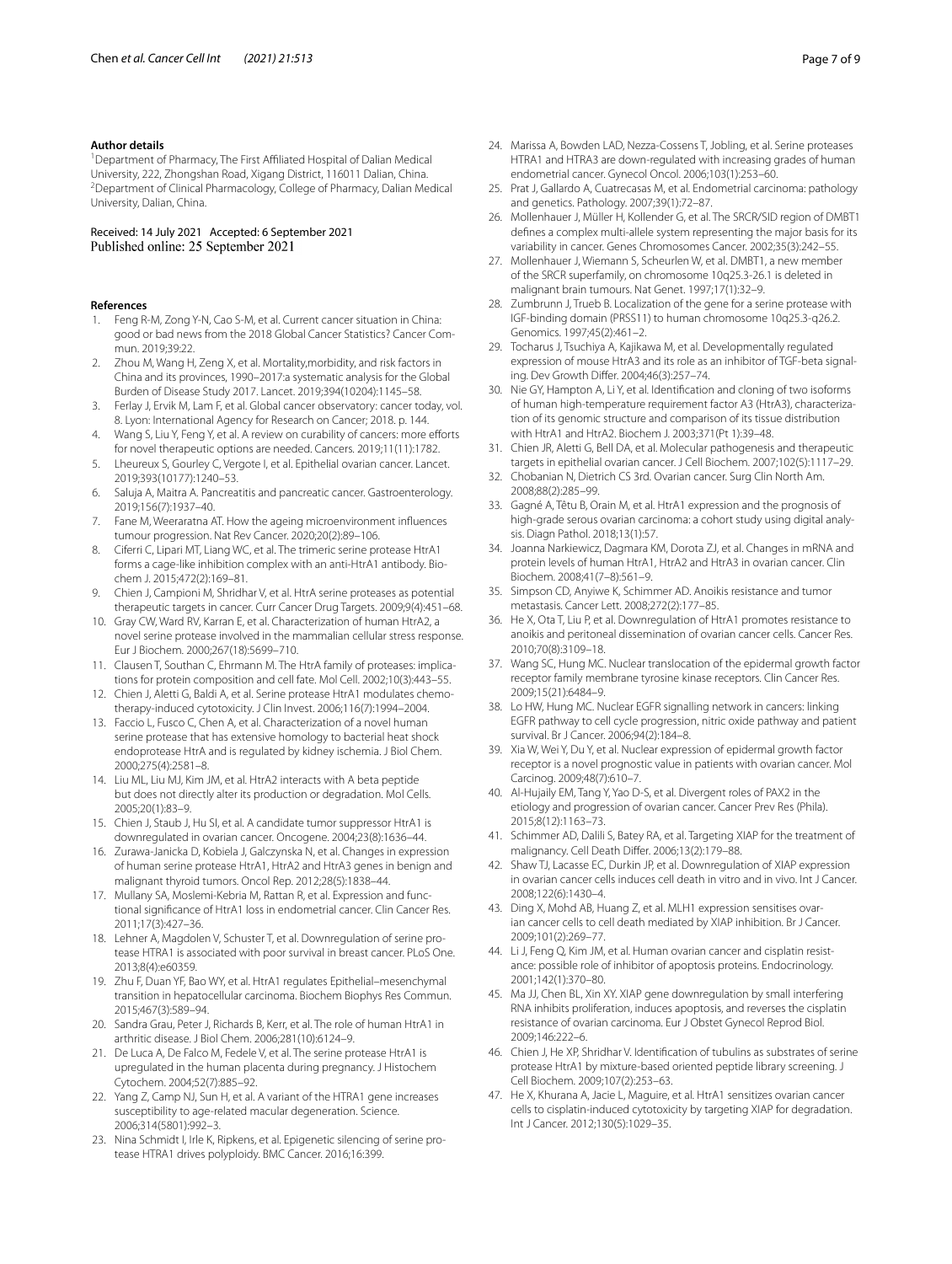- <span id="page-7-0"></span>48. Tang T, Zhu Q, Li X, et al. Protease Nexin I is a feedback regulator of EGF/PKC/MAPK/EGR1 signaling in breast cancer cells metastasis and stemness. Cell Death Dis. 2019;10(9):649.
- <span id="page-7-1"></span>49. Balali GI, et al. Breast cancer: a review of mammography and clinical breast examination for early detection of cancer. Open Access Library J. 2020;7:1–19.
- <span id="page-7-2"></span>50. da Costa Vieira RA, Biller G, Uemura G, et al. Breast cancer screening in developing countries. Clinics. 2017;72(4):244–53.
- <span id="page-7-3"></span>51. Liedtke C, Mazouni C, Hess KR, et al. Response to neoadjuvant therapy and long-term survival in patients with triple-negative breast cancer. J Clin Oncol. 2008;26(8):1275–81.
- <span id="page-7-4"></span>52. Lehmann BD, Bauer JA, Chen X, et al. Identifcation of human triplenegative breast cancer subtypes and preclinical models for selection of targeted therapies. J Clin Invest. 2011;121(7):2750–67.
- <span id="page-7-5"></span>53. Franco R, Collina F, Di Bonito M, et al. HtrA1 loss is related to aggressive behavior parameters in sentinel node positive breast cancer. Histol Histopathol. 2015;30(6):707–14.
- <span id="page-7-6"></span>54. Wang N, Eckert KA, Zomorrodi AR, et al. Down-regulation of HtrA1 activates the Epithelial–mesenchymal transition and ATM DNA damage response pathways. PLoS One. 2012;7(6):e39446.
- <span id="page-7-7"></span>55. Folgueira MA, Carraro DM, Brentani H, et al. Gene expression profle associated with response to doxorubicin-based therapy in breast cancer. Clin Cancer Res. 2005;11(20):7434–43.
- <span id="page-7-8"></span>56. Guilherme Freire Angotti Carrara. Evangelista AF, Scapulatempo-Neto C, et al. Analysis of RPL37A, MTSS1, and HTRA1 expression as potential markers for pathologic complete response and survival. Breast Cancer. 2021;28(2):307–20.
- <span id="page-7-9"></span>57. Chien J, Ota T, Aletti G, et al. Serine protease HtrA1 associates with microtubules and inhibits cell migration. Mol Cell Biol. 2009;29(15):4177–87.
- <span id="page-7-10"></span>58. Li Y, Wei XJ, Zhang L, Wang, et al. A six-Epithelial–mesenchymal transition gene signature may predict metastasis of triple-negative breast cancer. Onco Targets Ther. 2020;13:6497–509.
- <span id="page-7-11"></span>59. Callegari ET, Tabrizi SN, Pyman J, et al. How best to interpret mixed human papillomavirus genotypes in high-grade cervical intraepithelial neoplasia lesions. Vaccine. 2014;32(32):4082–8.
- <span id="page-7-12"></span>60. Stuqui B, Conceição ALG, Termini L, et al. The diferential role of HTRA1 in HPV-positive and HPV-negative cervical cell line proliferation. BMC Cancer. 2016;16(1):840.
- <span id="page-7-13"></span>61. Yu Y, Shao W. Yi Hu, et al. HtrA1 expression associated with the occurrence and development of esophageal cancer. World J Surg Oncol. 2012;10:179.
- <span id="page-7-14"></span>62. Xia J, Wang F, Wang L, et al. Elevated serine protease HtrA1 inhibits cell proliferation, reduces invasion, and induces apoptosis in esophageal squamous cell carcinoma by blocking the nuclear factor-κB signaling pathway. Tumour Biol. 2013;34(1):317–28.
- <span id="page-7-15"></span>63. Catalano V, Mellone P, dAvino A, et al. HtrA1, a potential predictor of response to cisplatin-based combination chemotherapy in gastric cancer. Histopathology. 2011;58(5):669–78.
- <span id="page-7-16"></span>64. Zhao Z, Li H, Wang C, et al. Serine protease HtrA1 as an inhibitor on proliferation invasion and migration of gastric cancer. Med Oncol. 2015;32(4):112.
- <span id="page-7-17"></span>65. Kobayashi H, Enomoto A, Woods SL, et al. Cancer-associated fbroblasts in gastrointestinal cancer. Nat Rev Gastroenterol Hepatol. 2019;16(5):282–95.
- <span id="page-7-18"></span>66. Roma-Rodrigues C, Mendes R, Baptista PV, et al. Targeting tumor microenvironment for cancer therapy. Int J Mol Sci. 2019;20(4):840.
- <span id="page-7-19"></span>67. Li X, Wang Y, Zhao Y, et al. Immunotherapy of tumor with vaccine based on basic fbroblast growth factor-activated fbroblasts. J Cancer Res Clin Oncol. 2014;140(2):271–80.
- <span id="page-7-20"></span>68. Melling GE, Flannery SE, Abidin SA, et al. A miRNA-145/TGF-β1 negative feedback loop regulates the cancer-associated fbroblast phenotype. Carcinogenesis. 2018;39(6):798–807.
- <span id="page-7-21"></span>69. Lee KW, Yeo SY, Sung CO, et al. Twist1 is a key regulator of cancerassociated fbroblasts. Cancer Res. 2015;75(1):73–85.
- <span id="page-7-22"></span>70. Ding X, Ji J, Jiang J, et al. HGF-mediated crosstalk between cancerassociated fbroblasts and MET-unamplifed gastric cancer cells activates coordinated tumorigenesis and metastasis. Cell Death Dis. 2018;9(9):867.
- <span id="page-7-23"></span>71. Wu HX, Ma SJ, Xiang MW, et al. HTRA1 promotes transdiferentiation of normal fbroblasts to cancer associated fbroblasts through activation

of the NF-kB/bFGF signaling pathway in gastric cancer. Biochem Biophys Res Commun. 2019;514(3):933–9.

- <span id="page-7-24"></span>72. Wu HX, Tong SL, Wu C, et al. HTRA1 gene expression in gastric epithelial cells. Asian Pac J Trop Med. 2014;7(10):765–71.
- <span id="page-7-25"></span>73. Ferlay J, Soerjomataram I, Dikshit R, et al. Cancer incidence and mortality worldwide: sources, methods and major patterns in GLOBOCAN 2012. Int J Cancer. 2015;136(5):E359-86.
- <span id="page-7-26"></span>74. Worni M, Guller U, White RR, et al. Modest improvement in overall survival for patients with metastatic pancreatic cancer: a trend analysis using the surveillance, epidemiology, and end results registry from 1988 to 2008. Pancreas. 2013;42(7):1157–63.
- <span id="page-7-27"></span>75. Ilic M, Ilic I. Epidemiology of pancreatic cancer. World J Gastroenterol. 2016;22(44):9694–705.
- <span id="page-7-28"></span>76. Du YX, Liu ZW, You L, et al. Advances in understanding the molecular mechanism of pancreatic cancer metastasis. Hepatobiliary Pancreat Dis Int. 2016;15(4):361–70.
- <span id="page-7-29"></span>77. Cheng H, Zhu H, Cao M, et al. HtrA1 suppresses the growth of pancreatic cancer cells by modulating Notch-1 expression. Braz J Med Biol Res. 2018;52(1):e7718.
- <span id="page-7-30"></span>78. Xiao YF, Yong X, Tang B, et al. Notch and Wnt signaling pathway in cancer: crucial role and potential therapeutic targets (Review). Int J Oncol. 2016;48(2):437–49.
- 79. Yuan X, Wu H, Xu H, et al. Notch signaling: an emerging therapeutic target for cancer treatment. Cancer Lett. 2015;369(1):20–7.
- <span id="page-7-31"></span>80. Yabuuchi S, Pai SG, Campbell NR, et al. Notch signaling pathway targeted therapy suppresses tumor progression and metastatic spread in pancreatic cancer. Cancer Lett. 2013;335(1):41–51.
- <span id="page-7-32"></span>81. Zurawa-Janicka D, Kobiela J, Slebioda T, et al. Expression of HTRA genes and its association with microsatellite instability and survival of patients with colorectal cancer. Int J Mol Sci. 2020;21(11):3947.
- <span id="page-7-33"></span>82. MacDonald BT, Tamai K, He X. Wnt/beta-catenin signaling: components, mechanisms, and diseases. Dev Cell. 2009;17(1):9–26.
- <span id="page-7-34"></span>83. Clevers H, Nusse R. Wnt/β-catenin signaling and disease. Cell. 2012;149(6):1192–205.
- <span id="page-7-35"></span>84. Globus O, Evron T, Caspi M, et al. High-temperature requirement A1 (Htra1)—a novel regulator of canonical Wnt signaling. Sci Rep. 2017;7(1):17995.
- <span id="page-7-36"></span>85. Xiong Z, Fu ZH, Shi J, et al. HtrA1 down-regulation induces cisplatin resistance in colon cancer by increasing XIAP and activating PI3K/Akt pathway. Ann Clin Lab Sci. 2017;47(3):264–70.
- <span id="page-7-37"></span>86. Eckelman BP, Salvesen GS, Scott FL. Human inhibitor of apoptosis proteins: why XIAP is the black sheep of the family. EMBO Rep. 2006;7(10):988–94.
- <span id="page-7-38"></span>87. Zhu F, Jin L, Luo TP, et al. Serine protease HtrA1 expression in human hepatocellular carcinoma. Hepatobiliary Pancreat Dis Int. 2010;9(5):508–12.
- <span id="page-7-39"></span>88. Bao W, Zhu F, Duan YF, et al. HtrA1 resensitizes multidrug-resistant hepatocellular carcinoma cells by targeting XIAP. Biomed Pharmacother. 2015;70:97–102.
- <span id="page-7-40"></span>89. Esposito V, Campioni M, De Luca A, et al. Analysis of HtrA1 serine protease expression in human lung cancer. Anticancer Res. 2006;26(5A):3455-9.
- <span id="page-7-41"></span>90. Wang WJ, Zhao MY, Cui LJ, et al. Characterization of a novel HDAC/RXR/ HtrA1 signaling axis as a novel target to overcome cisplatin resistance in human non-small cell lung cancer. Mol Cancer.2020;19(1):134.
- <span id="page-7-42"></span>91. Vivanco I, Sawyers CL. The phosphatidylinositol 3-Kinase AKT pathway in human cancer. Nat Rev Cancer. 2002; 2(7): 489–501.
- <span id="page-7-43"></span>92. Xu YQ, Jiang ZM, Zhang ZH. HtrA1 downregulation induces cisplatin resistance in lung adenocarcinoma by promoting cancer stem cell-like propertie. J Cell Biochem. 2014;115(6):1112–21.
- <span id="page-7-44"></span>93. Sabattini E, Bacci F, Sagramoso C, et al. WHO classifcation of tumours of haematopoietic and lymphoid tissues in 2008: an overview. Pathologica. 2010;102(3):83–7.
- <span id="page-7-45"></span>94. Chambwe N, Kormaksson M, Geng H, et al. Variability in DNA methylation defnes novel epigenetic subgroups of DLBCL associated with diferent clinical outcomes. Blood. 2014;123(11):1699–1708.
- 95. Krajnović M, Peruničić Jovanović M, Mihaljević B, et al. Hypermethylation of p15 gene in difuse—large B-cell lymphoma: association with less aggressiveness of the disease. Clin Transl Sci. 2014;7(5):384–90.